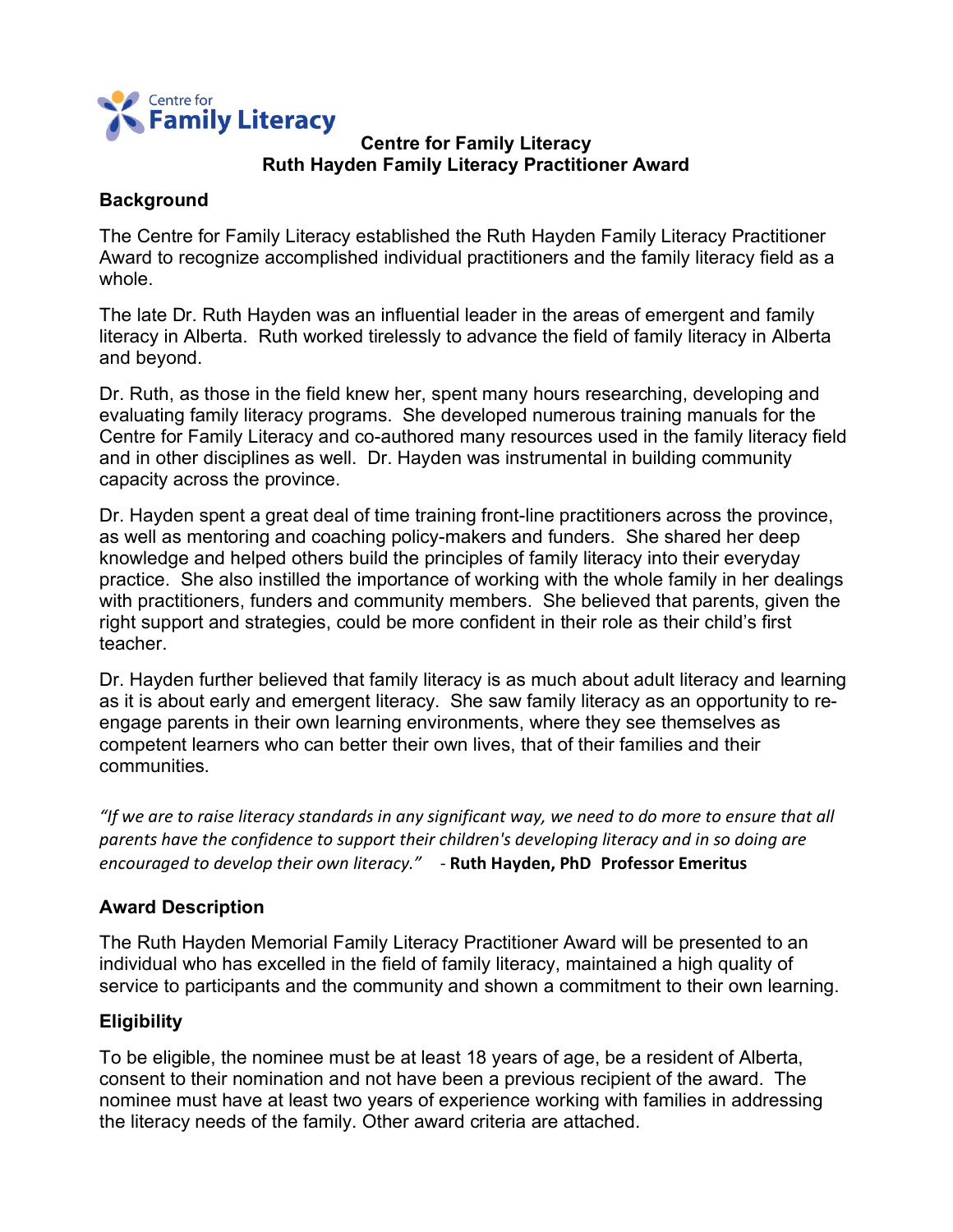

## **Criteria**

The Award Selection Committee will review all submissions and examine how the nominee meets the following criteria:

- 1. **Incorporates and uses Statements of Best Practice for Family Literacy** found at http://www.famlit.ca/resources/Family\_Literacy\_BP\_2018-2.pdf
- 2. **Demonstrates understanding of family systems theory** recognizes and supports the family as a "learning unit" and understands that family encompasses more than only those attending a program
- 3. **Understands adult learning** as a vital component of family literacy and works to ensure this element is included in programs and/or that parents are given further opportunities to develop their own literacy skills
- 4. **Works in collaboration** understands the importance of and makes a real commitment to effective community partnerships as a means of supporting individuals and families in reaching their goals
- 5. **Continues to learn and develop professionally –** is always aiming for excellence and ensuring that practice is research-based; seeks out opportunities to increase their own knowledge; engages in reflective practice
- 6. **Promotes inclusion** creates environments in which any individual or group feels welcomed, respected, supported, and valued to fully participate; an inclusive and welcoming environment embraces differences and offers respect for all people
- 7. **Promotes Family Literacy** works towards building capacity, awareness and knowledge of family literacy in communities and society as a whole

Submissions are expected to include the following:

- A completed nomination form signed by the nominator and nominee
- A letter of support from the nominator (1000 words or less) highlighting the achievements of the nominee with respect to the selection criteria. Please include the following:
	- o Reasons you believe the nominee deserves the award
	- o Nominee's activities that relate to the award criteria
	- o Any additional information that demonstrates the outstanding efforts of the nominee.

#### **Please submit nominations by 4:30 on September 4, 2020.**